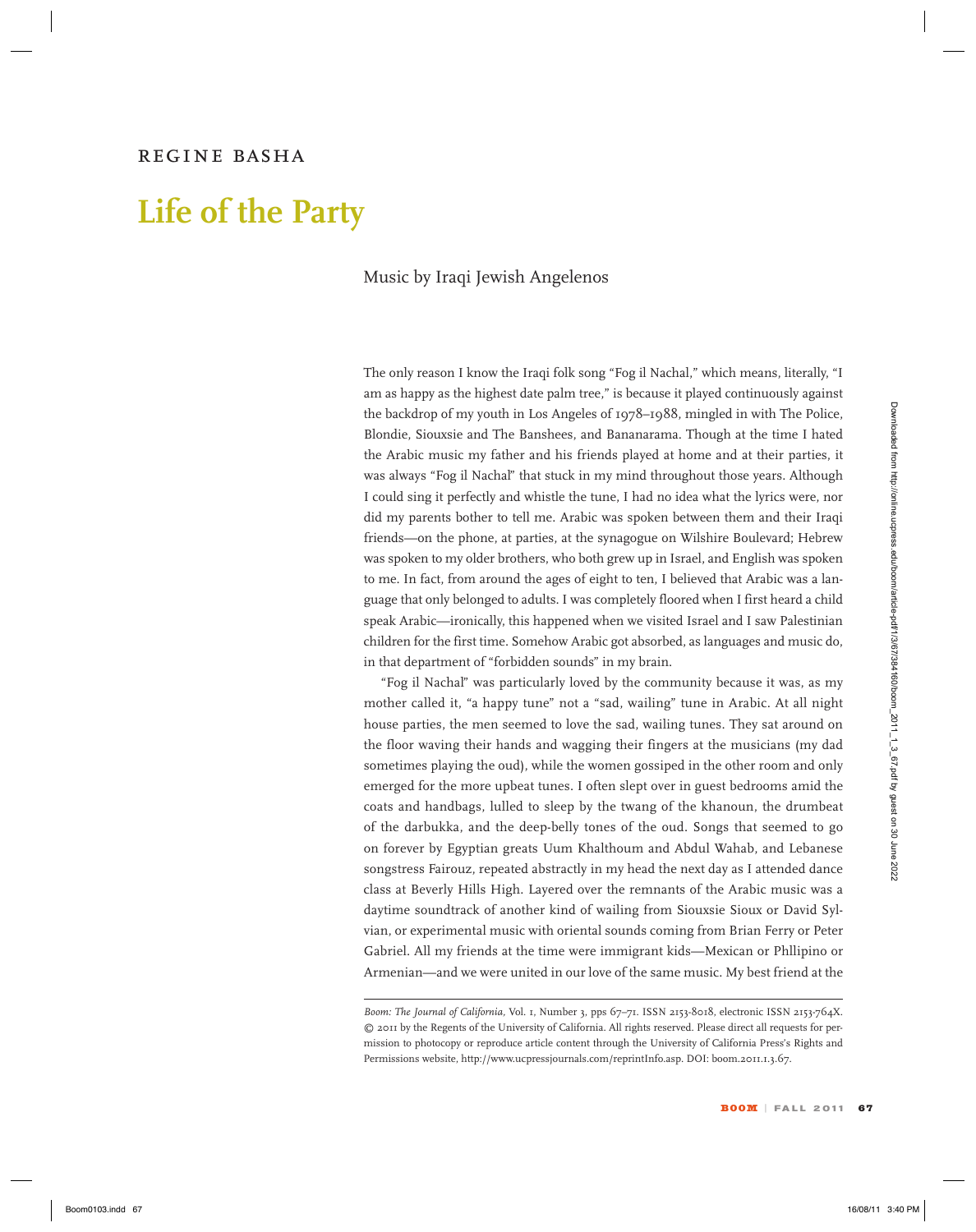

time, a Latina musician, played her own new-wavey version of Latin-Arabic sounds that predated so much of what would explode in pop music a decade later. It was as if this music led to our self-understanding as people with different cultures at home. It was not harmony but disharmony that felt real and more complicated. Strangely, it only occurred to me sometime after college that this kind of happy/ sad sound—shared by new wave and oriental music—was united in dissonance. It was all about that singular quarter tone that makes music sound slightly off-key or out of tune (especially to Western ears).

The history of atonal music is bound up with the history of modernism—related to industry, depersonalization, ideas of progress and social utopia. But was the dissonant quarter tone used in alternative music of the 1980s an expression of difference? Or resistance? It certainly seemed to represent longing, but longing for what? I and my immigrant friends might have heard it subliminally, might have interpreted it as a validation of our otherness, of our melancholy at being misunderstood both at home and in Californian culture. In a sense, those of us who fall between cultures—the never-

## But was the dissonant quarter tone used in alternative music of the 1980s an expression of difference? Or resistance?

really-modern, never-really-traditional cultures—inhabit this space created by the dissonant tone—the tone that resonates as deceptively off-key or unfinished, and that allows us to choose a constant state of tuning.

I knew early on that there must have been a really good **L** reason my parents did not speak their native Judeo-Arabic dialect outside our home and deftly avoided references in public places to countries of birth. These were secrets I did not enjoy; they made our otherness more pronounced and mysterious. Looking back, what I did enjoy, despite my teenage grumblings about ethnic parents and their habits, was their flagrant party culture. When there weren't enough families to host those all-night house parties (more Iraqi Jews live in London, Montreal, or New York than Los Angeles), we'd go to nightclubs like the Lebanese club, Byblos, on Westwood Boulevard, or Pips on Doheny Drive. (Pips wasn't an Arabic club, but the Iraqis liked its plush carpeting, mirrored walls, low-lighting, and disco.) At Byblos, at least two or three belly dancers would perform throughout the night, and on their breaks, the dance floor would open up for us to dance to Western music. The belly dancers, to my great surprise, were more often American women who had learned to dance in LA, rather than Middle Eastern women. I always wondered how my parents and their friends tolerated this "inauthenticity."  $[{\bf 1}]$ <br> **Boom can be defined from the space of the system from the space of the results and the system of the system in the system of the system of the system of the system of the system of the system of the system of** 

I later learned that belly dancers in Middle Eastern cultures are practically regarded as prostitutes. In the 1940s, in Iraq at least, a woman singer or entertainer was considered loose and compromised. Traditionally, women living in Muslim countries were not supposed to attend musical gatherings in public, let alone sing in public. Although there was nothing of the fanatical fundamentalism we are seeing today, those cultures are still conservative when it comes to women appearing in public spaces. Jewish women living in those societies followed suit, which is not a stretch,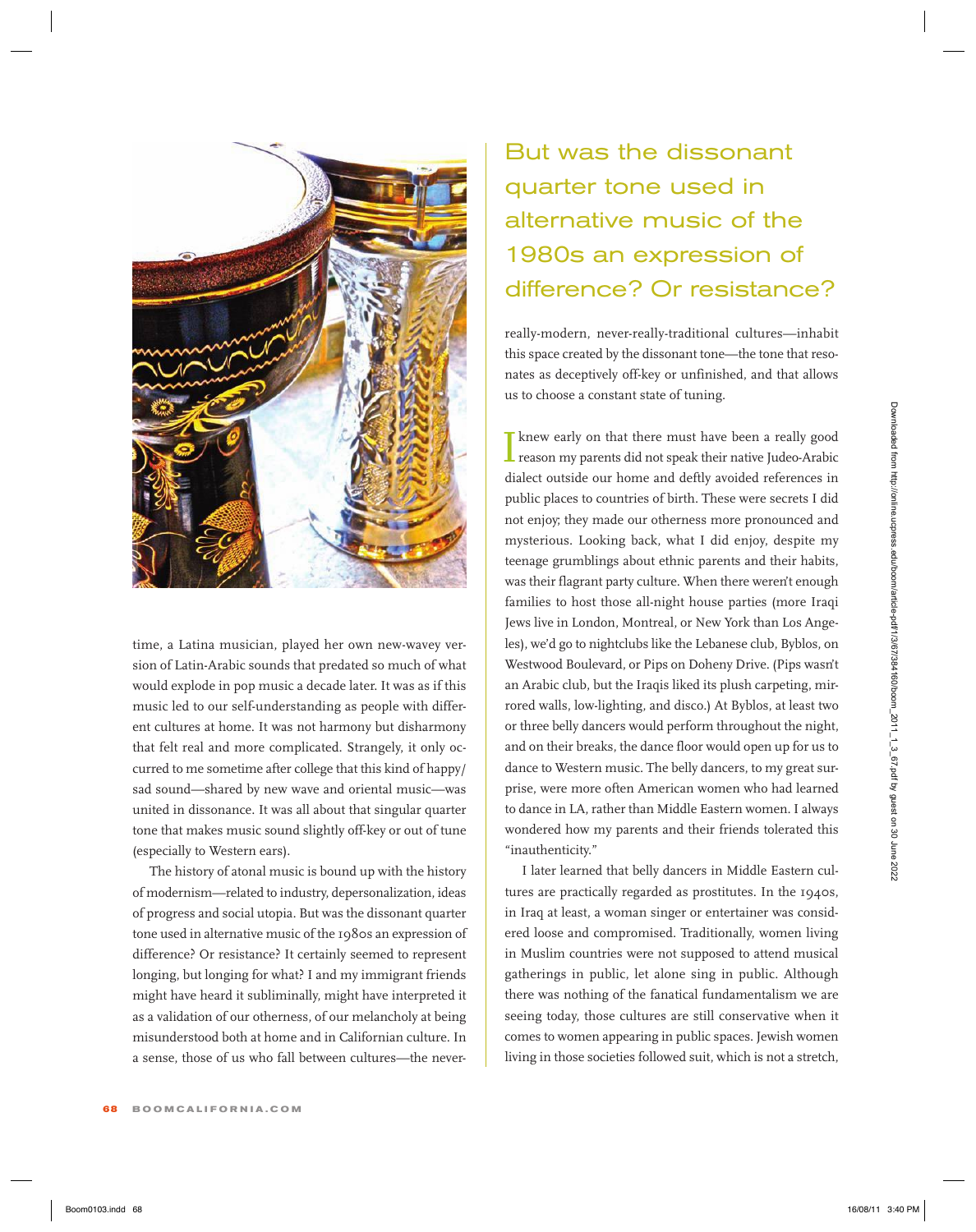

as women in Judaism traditionally sat separately from men in the synagogues. Thankfully, the divisions today are less severe.

Once in California, such restrictive social mores were more or less left behind. Perhaps, too, the Californian Iraqi Jews had something to prove to the Iranian Jews, who arrived in Los Angeles through the 1980s: we were more "modern," more assimilated than they.

So much seemed to be revealed at those house parties and through the music. Every so often I'd see a woman who so loved Arabic music that she couldn't help singing alongside the men. One such family friend—I'll call her "Laura," which is the name she chose when she came to the States—sings a mean "Fog Il Nachal" herself, when begged to do so. Her family had migrated to California earlier than my parents, in the 1950s, barely getting safely through Israel, so the evidence of assimilation was much deeper. Their accents were less pronounced, their children were more removed from Iraqi culture, their morals seemed looser, and they had a dog (Arabic culture, by and large, frowns upon dogs as pets).

Perhaps, too, the Californian Iraqi Jews had something to prove to the Iranian Jews, who arrived in Los Angeles through the 1980s: we were more "modern," more assimilated than they.

Laura was the quintessential hostess for Iraqi parties. She made everyone from every class within the community feel at home. She also arranged for all the music, sometimes bringing in Palestinian or Syrian musicians who could play the tunes loved by the Iraqi Jews. No one ever spoke openly of this interreligious musical arrangement, though.

Loads of live recordings of these house parties on cassette and VHS tapes fill my parents' bathroom cabinets. My own meager teenage cassette collection from this time has nothing on theirs. It wasn't only about capturing the music but just as much the heckling, teasing, and jokes from the live audience, typical Middle Eastern behavior that you'd never encounter outside that intimate setting. The cassettes are traded and presented as gifts to friends and family abroad in a network that, ultimately, contains the social code holding people together. It may not be nostalgia, but it is reenactment, a kind that feels more like a form of resistance than active nostalgia does. It was as if our secret musical citizenship superceded time and place. Repeated again and again in different homes—the same songs, the same food, the same guests—this was the ever-present internal life of the party, where the music of 1940s and 1950s Iraq played on in pockets of Beverly Hills, Encino, and even San Diego.I had always wondered if Iraqis back in Iraq were still listening to this repertoire. Or was it just within the diasporic community? Examples are the prime sort of the prime sort of the prime some of the prime solution of the prime of the stationary of the content of the stationary of the stationary of the stationary of the stationary of the stationary

As my curiosity about our identification with this music grew over time, I decided to research the history of "Chagli" (the Arabic word used for Jewish musical house parties) in Baghdad. In 1932, a Jewish band called Chagli, a folk ensemble with nye, dumbek, violin, and oud, was invited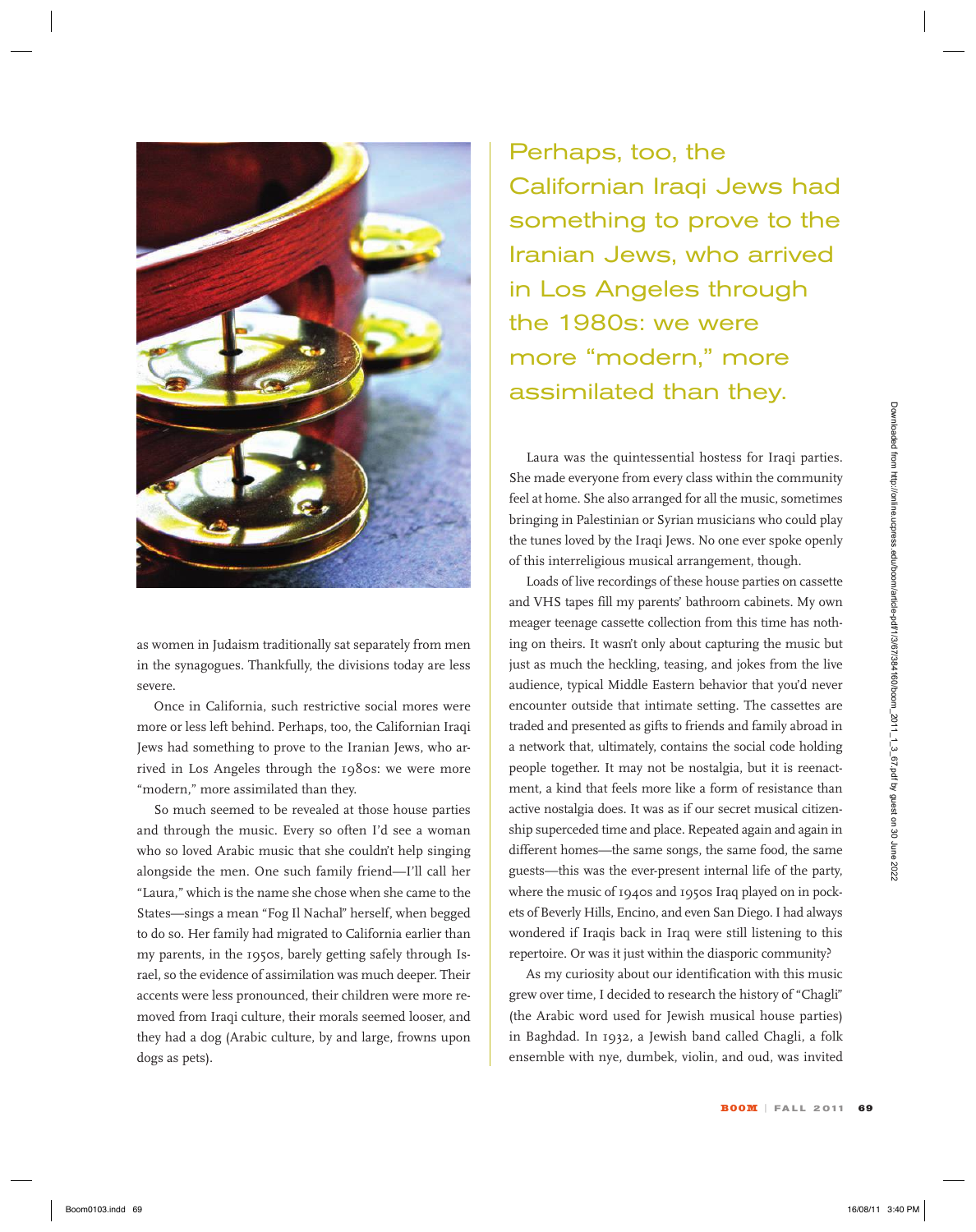

to represent Iraq at the Cairo International Music Convention, the first music industry event of its kind in the Middle East. At that time, Jews and their music were not separated from Iraqi culture; the Chagli was never considered "Jewish music." But for reasons that had to do with social mores in that era, Iraqi Jews tended to be the musicians of Iraq—so much so that music ceased on the radio and in the streets on the Jewish holiday of Yom Kippur. Throughout the late 1930s and 1940s, the Iraqi National Radio station was a productive place for new compositions and collaborations, headed by the Jewish brothers Salah and Daoud Al- Kuwaiti. Though the Iraqi Maqam (a kind of musical scale) was often sung by a Muslim singer, Jews always provided the musical accompaniment. This led to the writing of new modern compositions modeled after the popular Egyptian compositions at the time—which led the way for Modern Arabic music throughout the whole Middle East. The eventual displacement of this culture (a force majeure after Israel was established) affected the music scene of Iraq for decades, as most of the music teachers were also Jews. **Book Control 20 16/08/11 3:40** 11 3:40 PM Downloaded Music Converte in the control and properties of the control and the control and the control and the control and the control and the control and the control and the con

In my latest research on the Iraqi Jewish musicians of this generation who are still alive and playing, no one this generation who are still alive and playing, no one stands out more than the octogenarian Abraham Salman. A virtuosic khanoun player, blind since birth, he now lives modestly in an Iraqi Jewish suburb of Tel Aviv, performing only for the friends who come over and egg him on. Salman was a beloved child prodigy in Iraq and continued to perform shortly after arriving in Israel in the early 1950s as part of the program "Kol Israel" (a televised "Oriental" orchestral broadcast à la Lawrence Welk). In his living room over cookies and tea, his wife told me of his continued following in the Middle East—especially in Saudi Arabia, where efforts to bring him for a concert have proved futile. Earnestly, I asked Salman if he could talk about the Maqam to me, and explain it in layman terms perhaps. He reluctantly responded in Arabic by asking where I lived. When I stated, "New York," he simply said, "Oh . . . that's too far."

I don't know whether or not Abraham Salman's music is still known to or appreciated by Iraqis back in the homeland.

Jews and their music were not separated from Iraqi culture.